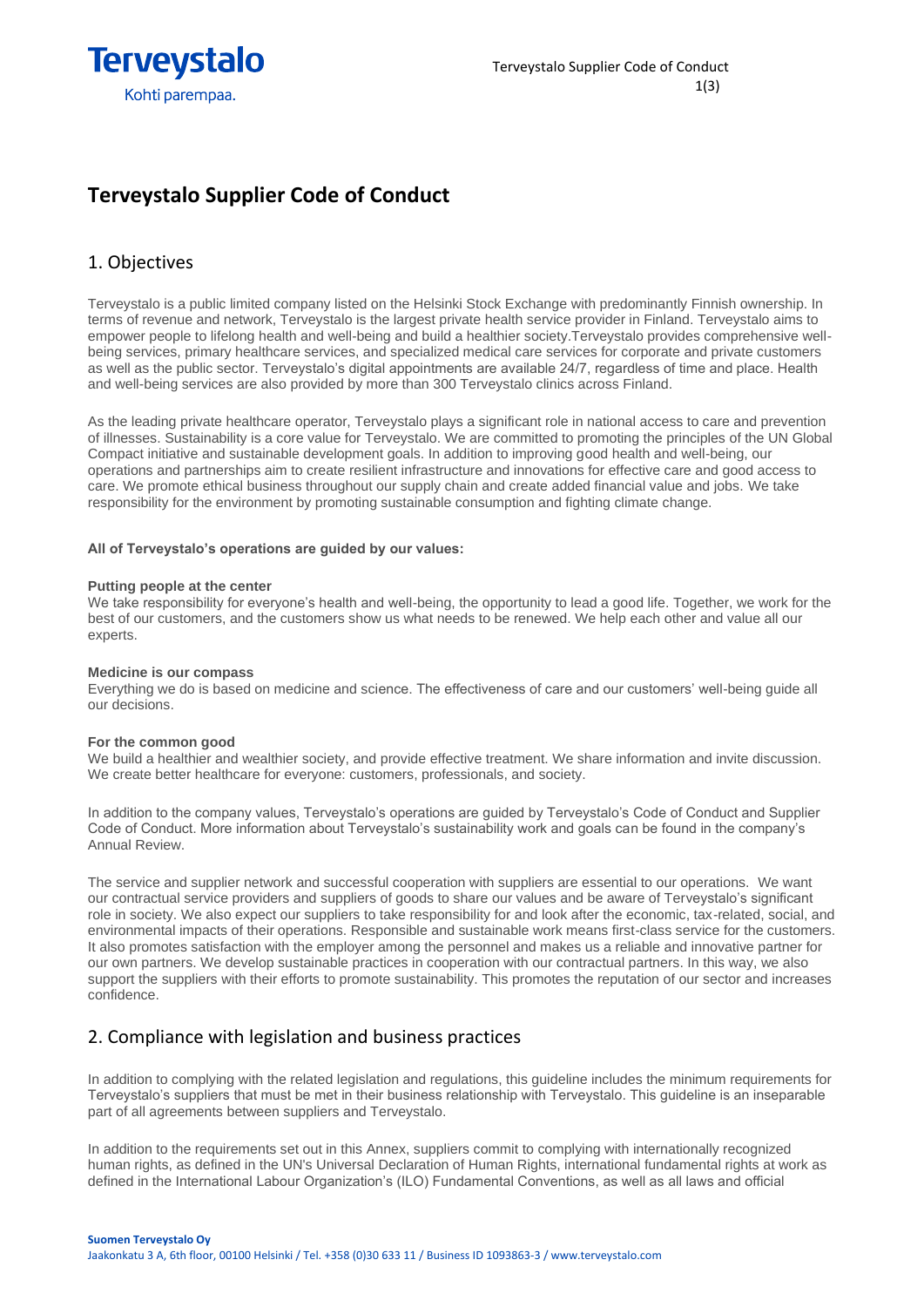# Terveystalo

regulations applicable in all the countries they operate in. Suppliers must also ensure and control that their own suppliers comply with legislation and the agreed corporate responsibility requirements in connection with any deliveries to Terveystalo.

Terveystalo expects its suppliers to read Terveystalo's Code of Conduct and undertake to comply with it when cooperating with Terveystalo in any way, including the supply chains. In particular, the suppliers undertake to:

1. refrain from any form of corruption, including extortion and bribery. Suppliers shall never offer, promise, give, or receive such gifts or gestures that could create a dependent relationship or a sense of indebtedness, including situations that could look like it to outsiders.

2. avoid conflicts of interests and refrain from exploiting employees' personal relationships, keeping personal relationships distinct from cooperation with Terveystalo.

3. prevent any form of money laundering.

4. ensure and supervise that the supplier's executive or administrative bodies or others in a position of control do not include individuals who are under a ban on business operations.

5. compete fairly and honestly.

6. ensure the security of confidential business information.

7. maintain accurate and adequate financial and other information in the relevant official registers.

8. appropriately fulfill their business-related payment and other obligations, including obligations to their own suppliers.

In addition to these requirements, Terveystalo's separate procurement terms and conditions apply to all purchases made by Terveystalo.

Upon Terveystalo's request, suppliers undertake to submit adequate relevant information about their compliance with these requirements. Terveystalo also has the right to perform a quality audit of the suppliers and their compliance with the requirements listed in these guidelines by notifying the suppliers within a reasonable time before commencing the audit. Suppliers are required to contribute to such audits at their own cost.

The performance and processes of our suppliers must meet the quality criteria set for the product or service category in question. When necessary, Terveystalo conducts tests and checks, to the necessary extent, to ensure that products meet the technical, medical, and operational requirements. When choosing a new major supplier, Terveystalo checks, for instance, information concerning the company's competitiveness and financial situation to make sure that the company is able to offer high-quality products and services.

We monitor suppliers' performance and quality on the basis of the needs of the specific product or service category. We expect our suppliers to commit to good and reliable practices. Reliable continuity of supply is an absolute requirement.

## 3. Human rights, work and working life

Suppliers shall comply with the UN Guiding Principles on Business and Human Rights and respect internationally recognized human rights. Suppliers must avoid practices that undermine human rights, address actions that undermine human rights and take corrective actions, when necessary. Suppliers shall also expect their business partners to respect human rights.

Suppliers commit to complying with internationally recognized human rights, as defined in the UN's Universal Declaration of Human Rights. These include, for example, freedom of thought, opinion, conscience, expression and speech, and religion.

Suppliers commit to not hiring individuals who are under the legal working age. Under 18-year-olds shall not be hired for dangerous work or work that endangers their physical or mental development.